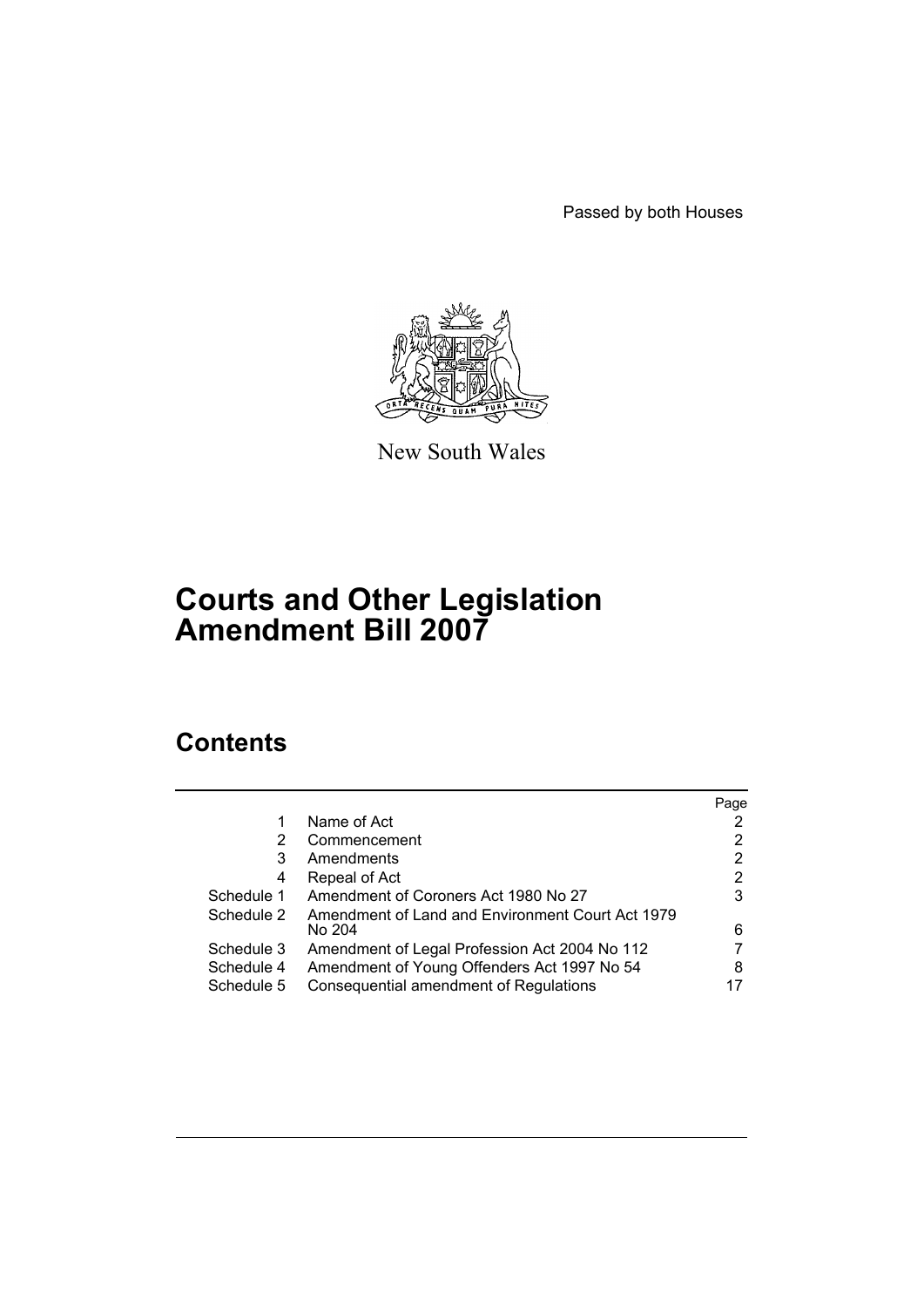*I certify that this public bill, which originated in the Legislative Assembly, has finally passed the Legislative Council and the Legislative Assembly of New South Wales.*

> *Clerk of the Legislative Assembly. Legislative Assembly, Sydney, , 2007*



New South Wales

# **Courts and Other Legislation Amendment Bill 2007**

Act No , 2007

An Act to amend certain Acts with respect to coronial inquests and inquiries, court procedure, young offenders and other matters.

*I have examined this bill and find it to correspond in all respects with the bill as finally passed by both Houses.*

*Assistant Speaker of the Legislative Assembly.*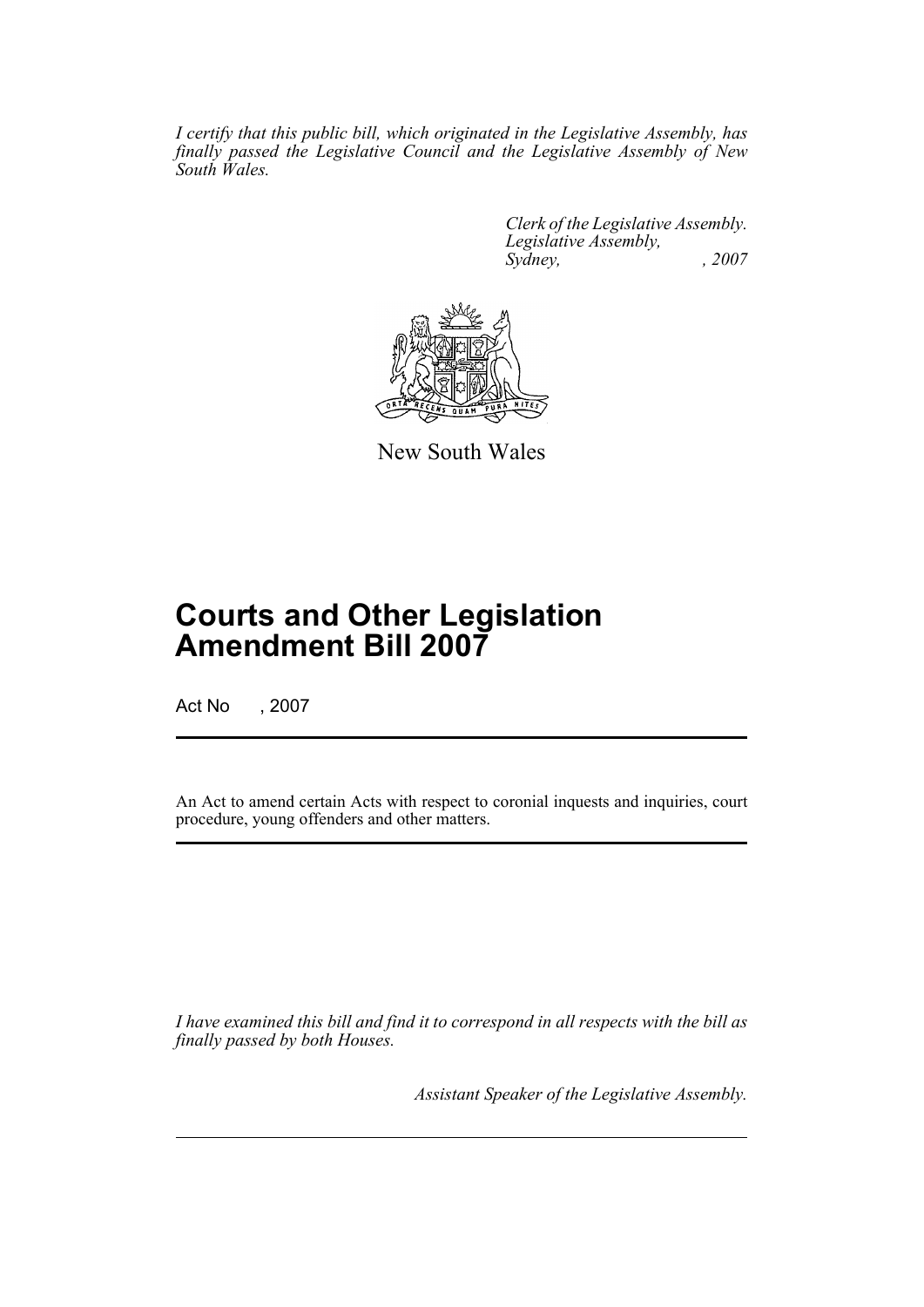#### <span id="page-2-0"></span>**The Legislature of New South Wales enacts:**

#### **1 Name of Act**

This Act is the *Courts and Other Legislation Amendment Act 2007*.

#### <span id="page-2-1"></span>**2 Commencement**

- (1) This Act commences on the date of assent to this Act, except as specified in subsection (2).
- (2) Schedules 2, 4 and 5 commence on a day or days to be appointed by proclamation.

#### <span id="page-2-2"></span>**3 Amendments**

The Acts and Regulations specified in Schedules 1–5 are amended as set out in those Schedules.

#### <span id="page-2-3"></span>**4 Repeal of Act**

- (1) This Act is repealed on the day following the day on which all of the provisions of this Act have commenced.
- (2) The repeal of this Act does not, because of the operation of section 30 of the *Interpretation Act 1987*, affect any amendment made by this Act.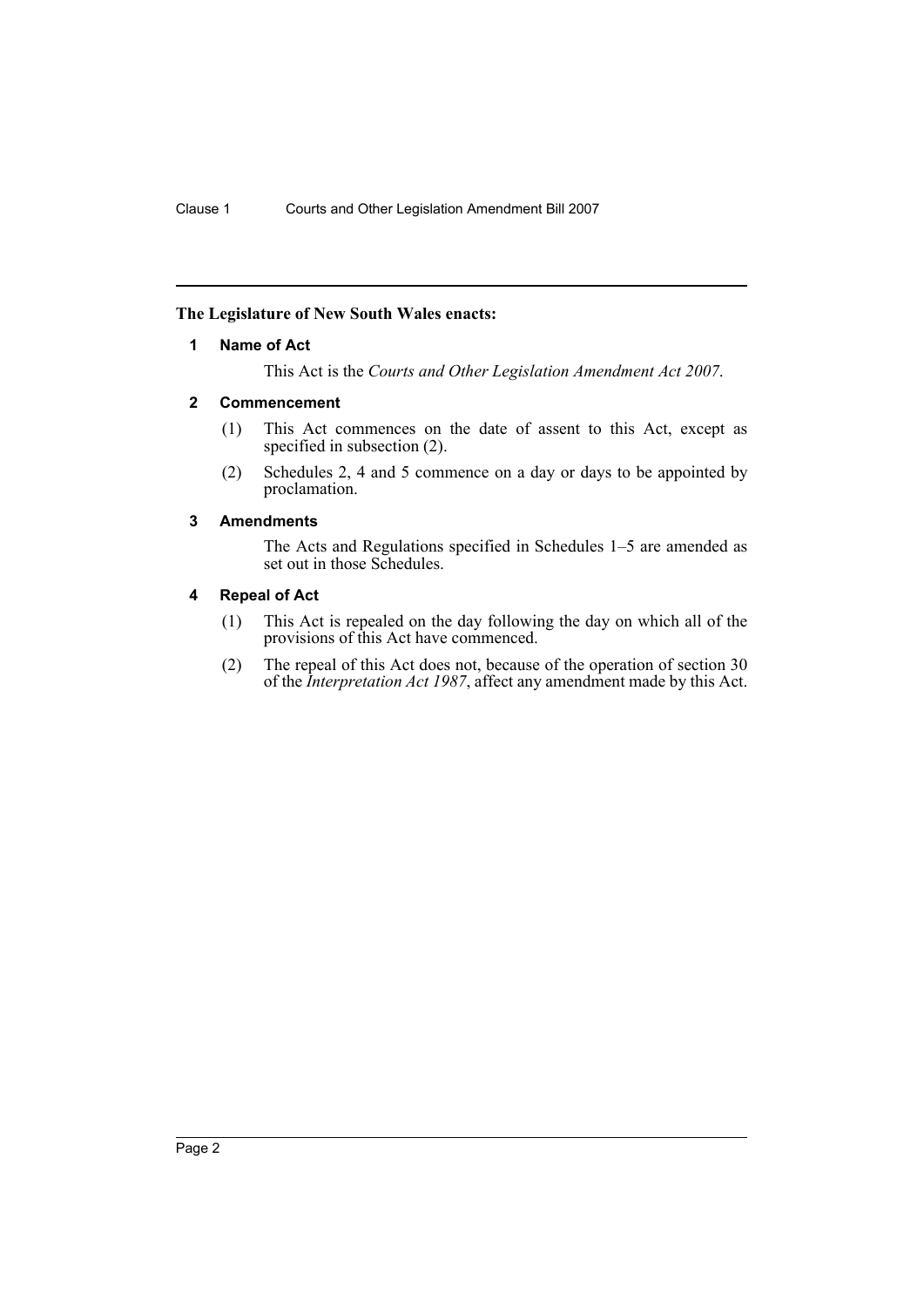Amendment of Coroners Act 1980 No 27 Schedule 1

# <span id="page-3-0"></span>**Schedule 1 Amendment of Coroners Act 1980 No 27**

(Section 3)

- **[1] Section 12A Obligation to report death** Omit "termination" from section 12A (3A). Insert instead "suspension".
- **[2] Section 14B General cases in which inquest required to be held** Omit "terminated or continued" from section 14B (1) (d). Insert instead "suspended or continued".
- **[3] Sections 16A (2) and 34 (6)**

Omit "terminates" wherever occurring. Insert instead "suspends".

**[4] Section 19 Procedure at inquest or inquiry involving indictable offence** Omit "terminate" wherever occurring in section 19 (1A), (1B) (b) and  $(1C)$  (b).

Insert instead "suspend".

#### **[5] Section 20**

Omit the section. Insert instead:

- **20 Procedure following suspension of inquest or inquiry under section 19**
	- (1) A coroner who has suspended, or not commenced, an inquest or inquiry under section 19 may make an order, subject to subsections  $(2)$  and  $(3)$ :
		- (a) that the inquest or inquiry is to resume or commence (as the case may be), or
		- (b) to dispense with the resumption or holding of the inquest or inquiry.
	- (2) If a person has been charged with an indictable offence in which the question of whether the person caused a death or suspected death or a fire or explosion is in issue, an inquest or inquiry that has been suspended, or that has not commenced, under section 19 may not be resumed or commenced (as the case may be), until the charge is finally determined.
	- (3) If the coroner has suspended an inquest or inquiry after coming to the opinion referred to in section 19 (1) (b) (and a person has not been charged as referred to in subsection (2) in relation to an indictable offence), the suspended inquest or inquiry may not be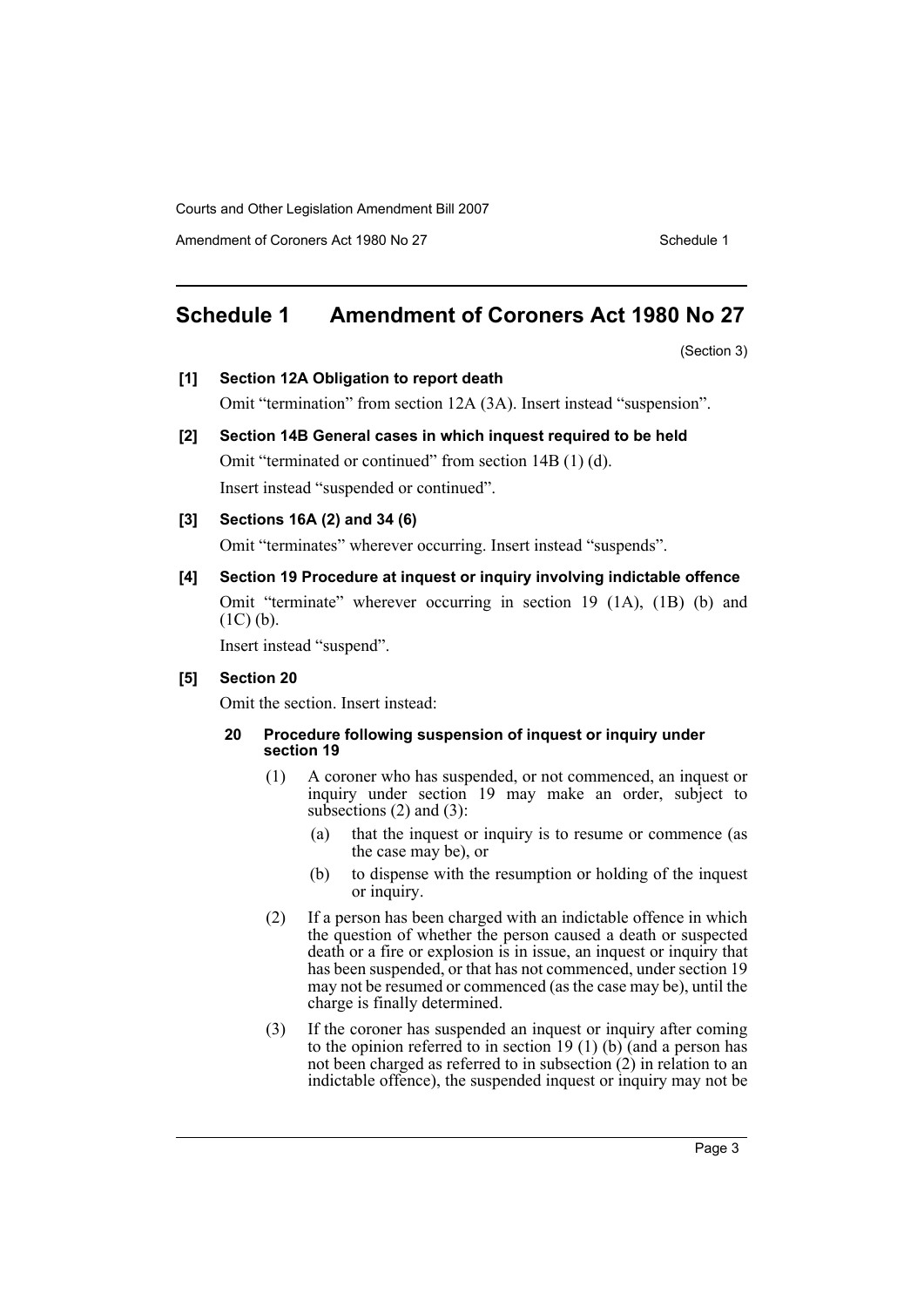Schedule 1 Amendment of Coroners Act 1980 No 27

resumed until the Attorney General or the Director of Public Prosecutions advises that no proceedings will be taken against the known person (as referred to in section 19  $(1)$  (b)) in relation to the indictable offence.

- (4) An order under subsection (1) may be made on a coroner's own motion or on the application of a person who has been granted leave to appear or to be represented at the inquest or inquiry.
- (5) If the coroner who suspended, or did not commence, an inquest or inquiry under section 19 is not available to resume, commence or dispense with the inquest or inquiry for any reason, the State Coroner or a coroner authorised by the State Coroner, may resume, commence or dispense with the inquest or inquiry in accordance with this section.
- (6) For the purposes of subsection (2), a charge is taken to be finally determined if:
	- (a) the person has been discharged from proceedings with respect to the offence to which the charge relates, or
	- (b) no further appeal can be made in proceedings in respect of the charge without an extension of time being granted, or
	- (c) the Attorney General or the Director of Public Prosecutions directs that no further proceedings be taken against the person in respect of the charge.

#### **[6] Section 22**

Omit the section. Insert instead:

#### **22 Finding of coroner or verdict of jury to be recorded**

- (1) The coroner holding an inquest concerning the death or suspected death of a person must, at its conclusion or on its suspension, record in writing his or her findings or, if there is a jury, the jury's verdict, as to whether the person died and, if so:
	- (a) the person's identity, and
	- (b) the date and place of the person's death, and
	- (c) in the case of an inquest that is being concluded—the manner and cause of the person's death.
- (2) The coroner holding an inquiry concerning a fire or explosion must, at its conclusion or on its suspension, record in writing his or her findings or, in the case of an inquiry held before a jury, the jury's verdict:
	- (a) as to the date and place of the fire or explosion, and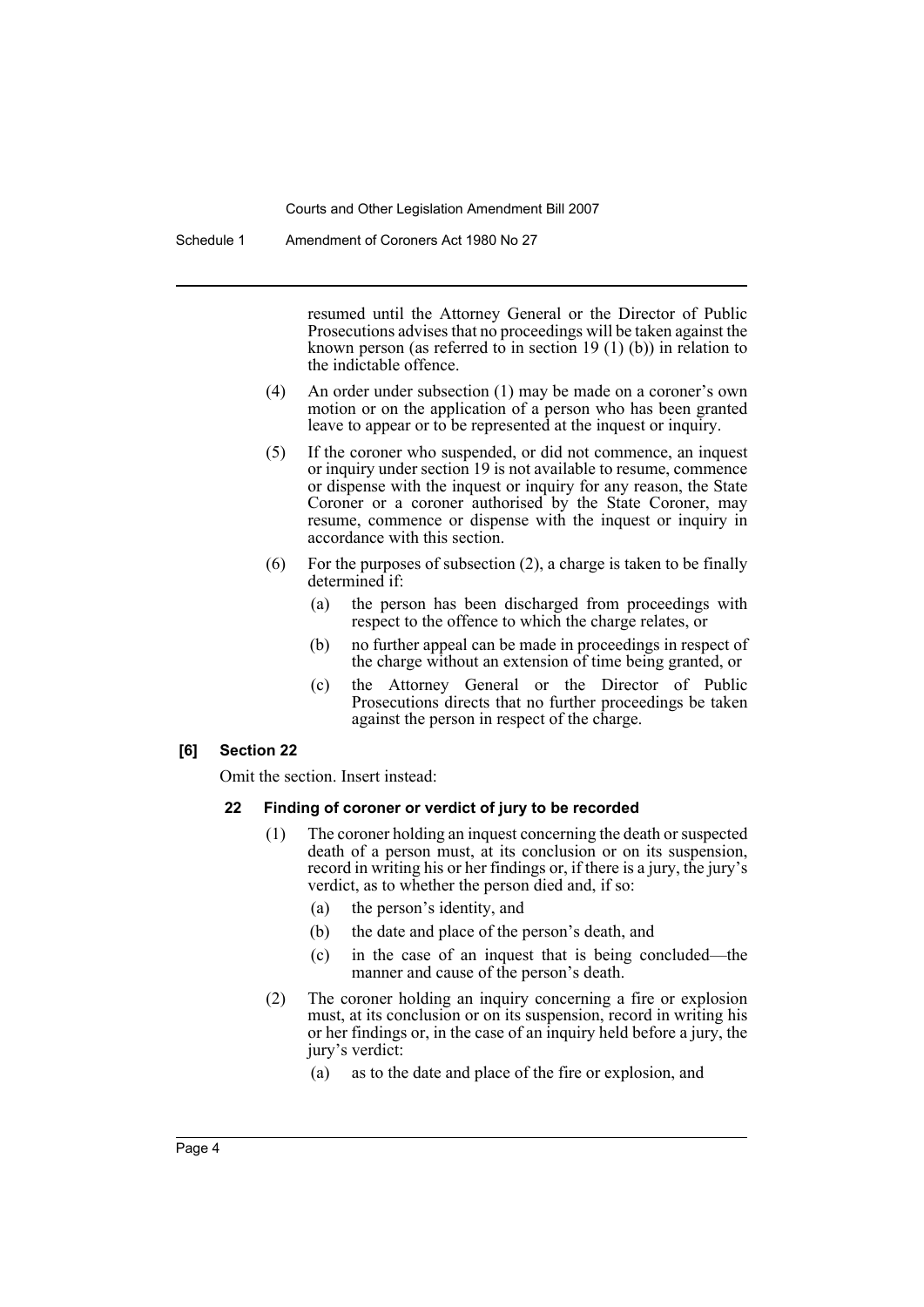Amendment of Coroners Act 1980 No 27 Schedule 1

- (b) in the case of an inquiry that is being concluded—as to the circumstances of the fire or explosion.
- (3) Any record made under subsection (1) or (2) must not indicate or in any way suggest that an offence has been committed by any person.
- **[7] Section 23A Duty to hold fresh inquest or inquiry—new facts or evidence** Insert "or suspension" after "termination" in section 23A (5).

**[8] Section 47 Powers of Supreme Court to order inquest or inquiry**

Insert "or suspended" after "terminated" in section 47 (1).

#### **[9] Section 53 Warrant for exhumation of body**

Omit "terminated under section 19 or 21" from section 53 (1) (b) (i).

Insert instead "suspended under section 19 or terminated under section 21".

#### **[10] Section 53 (2)**

Omit the subsection. Insert instead:

(2) Where an inquest concerning the death or suspected death of a person has been suspended under section 19 or terminated under section 21, a coroner is not to exercise his or her powers under subsection  $(1)$  with respect to the remains of that person unless an inquest or a fresh inquest concerning the death of that person may be resumed or held as referred to in section 20,  $23$  or  $23A$  or pursuant to section 47.

#### **[11] Schedule 3 Savings and transitional provisions**

Insert at the end of clause 1A (1):

*Courts and Other Legislation Amendment Act 2007*, but only to the extent that it amends this Act

#### **[12] Schedule 3, clause 16**

Insert at the end of the Schedule:

#### **16 Courts and Other Legislation Amendment Act 2007**

The amendments made to this Act by the *Courts and Other Legislation Amendment Act 2007* extend to an inquest or inquiry that has been commenced, but not completed, before the commencement of those amendments.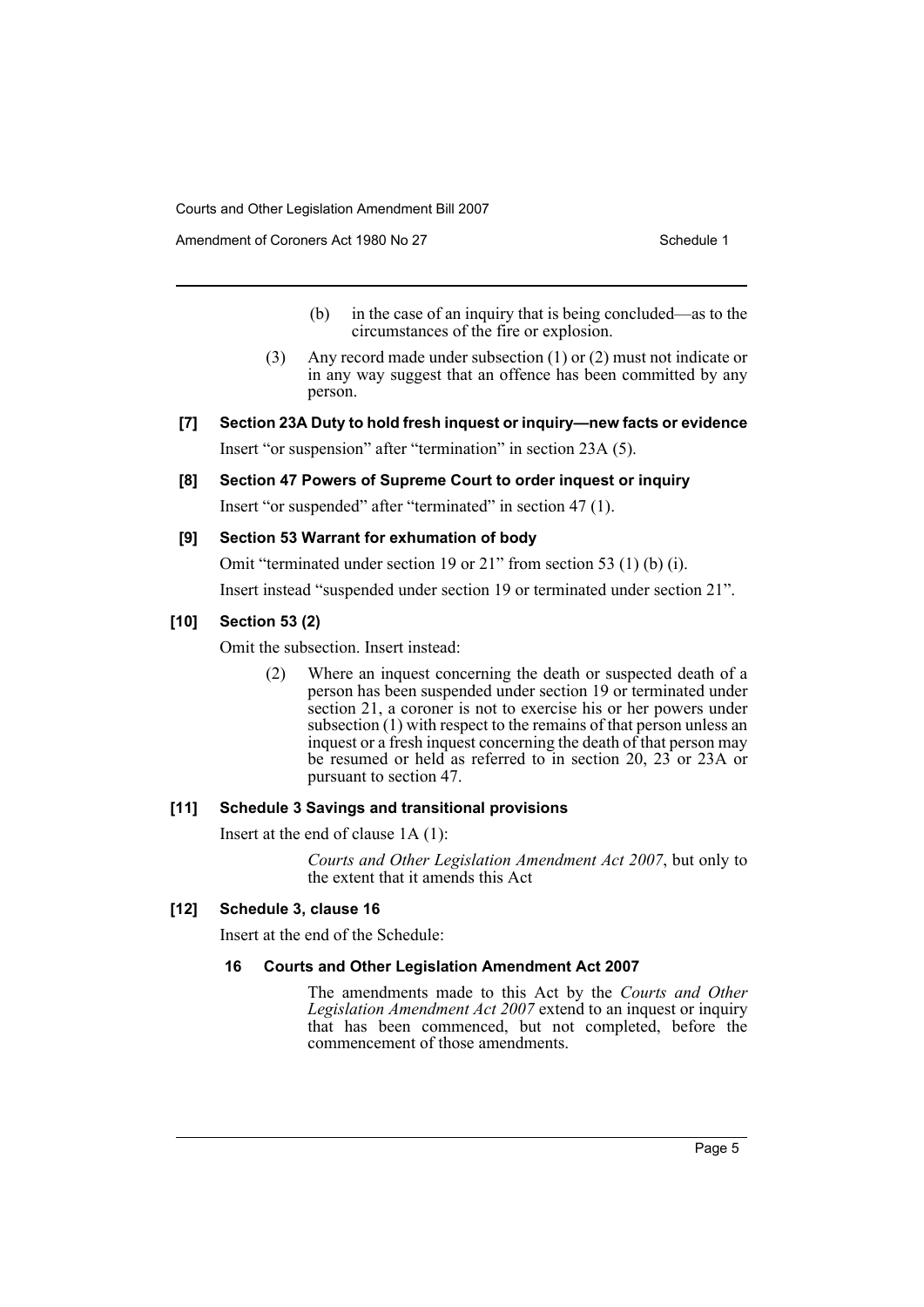Schedule 2 Amendment of Land and Environment Court Act 1979 No 204

## <span id="page-6-0"></span>**Schedule 2 Amendment of Land and Environment Court Act 1979 No 204**

(Section 3)

#### **Section 34 Conciliation conferences (as substituted by Courts Legislation Amendment Act 2007)**

Insert after section 34 (10):

- (10A) The same privilege with respect to defamation as exists with respect to judicial proceedings and a document produced in judicial proceedings exists with respect to:
	- (a) a conciliation conference, and
	- (b) a document or other material sent to or produced to a Commissioner, or sent to or produced at the Court or the registry of the Court, for the purpose of enabling a conciliation conference to be arranged.
- (10B) The privilege conferred by subsection (10A) extends only to a publication made:
	- (a) at a conciliation conference, or
	- (b) in a document or other material sent to or produced to a Commissioner, or sent to or produced at the Court or the registry of the Court, for the purpose of enabling a conciliation conference to be arranged.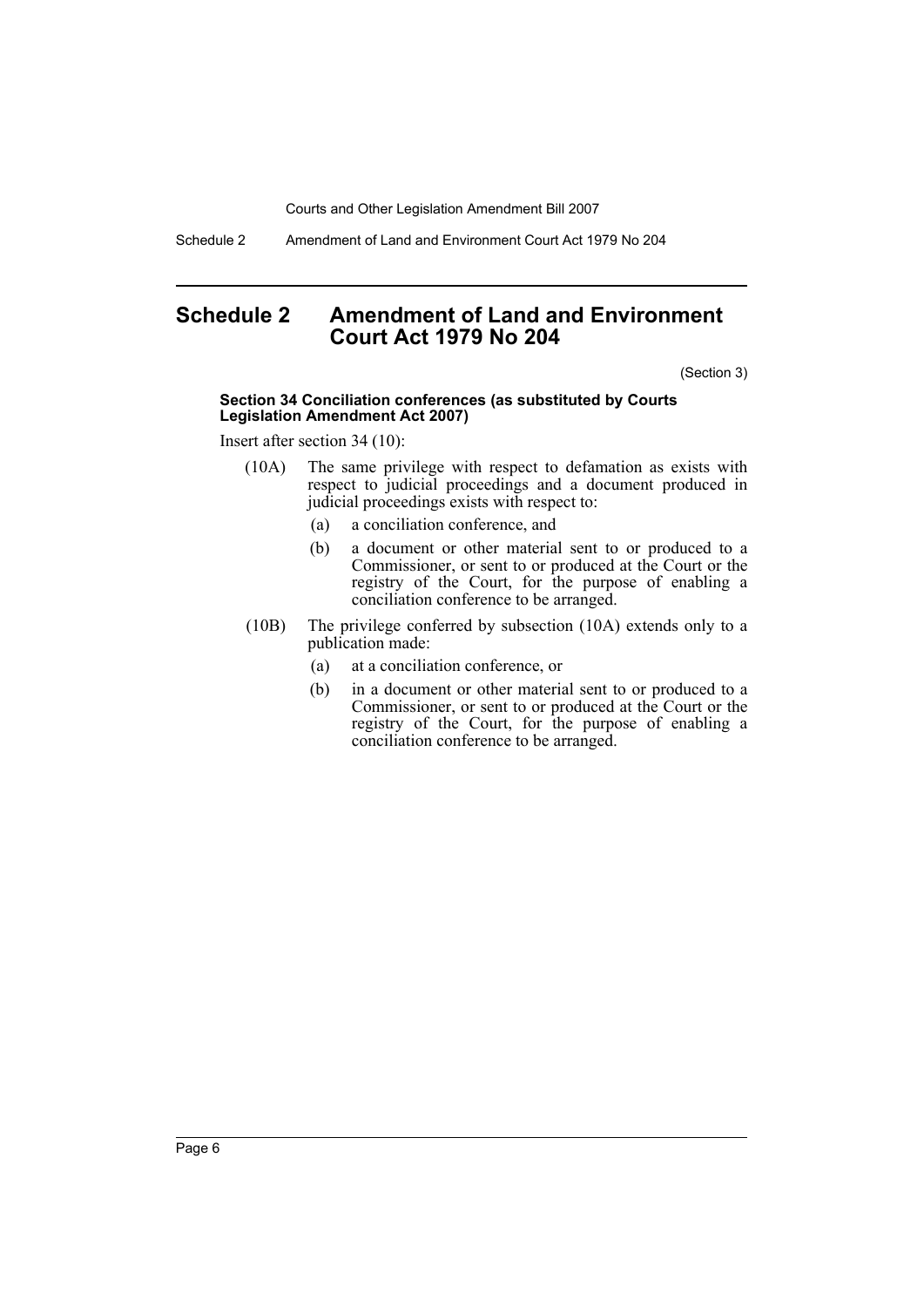Amendment of Legal Profession Act 2004 No 112 Schedule 3

# <span id="page-7-0"></span>**Schedule 3 Amendment of Legal Profession Act 2004 No 112**

(Section 3)

#### **[1] Schedule 9 Savings, transitional and other provisions**

Insert at the end of clause 26 (1) (c):

and

(d) a legal practitioner (where the term is not so expressed) of a specified period of standing is to be read as a reference to an Australian lawyer of that period of standing,

#### **[2] Schedule 9, clause 26 (2)**

Insert "or Australian lawyer" after "Australian legal practitioner" wherever occurring.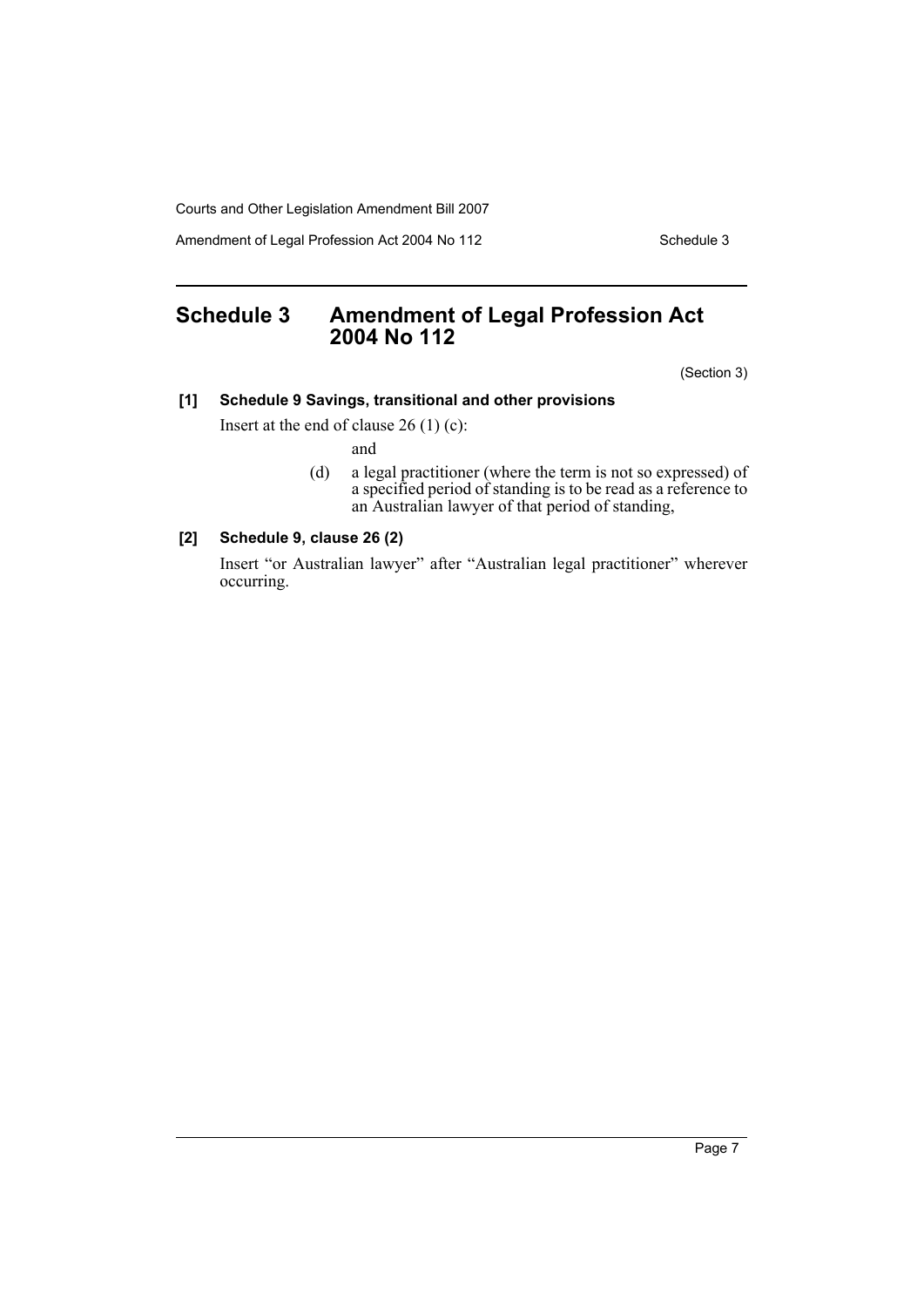Schedule 4 Amendment of Young Offenders Act 1997 No 54

## <span id="page-8-0"></span>**Schedule 4 Amendment of Young Offenders Act 1997 No 54**

(Section 3)

#### **[1] Section 3 Objects of Act**

Insert at the end of section 3 (c):

, and

(d) to address the over representation of Aboriginal and Torres Strait Islander children in the criminal justice system through the use of youth justice conferences, cautions and warnings.

#### **[2] Section 4 Definitions**

Insert "the Department of" after "of" in the definition of *Director-General*.

#### **[3] Section 4, definition of "specialist youth officer"**

Omit "Police Service". Insert instead "NSW Police Force".

#### **[4] Section 4, definition of "youth liaison officer"**

Insert in alphabetical order:

*youth liaison officer* means a member of the NSW Police Force appointed as a youth liaison officer for the purposes of this Act by the Commissioner of Police.

#### **[5] Section 5 Meaning of "victim"**

Omit section 5 (2). Insert instead:

- (2) A person suffers harm if, as a result of such an act:
	- (a) the person suffers physical harm or suffers mental illness, nervous shock or other psychological harm (including fear, humiliation, shame or stress), or
	- (b) the person's property is deliberately taken, destroyed or damaged or the person suffers financial loss.

#### **[6] Section 7 Principles of scheme**

Insert after section 7 (g):

(h) The principle that the over representation of Aboriginal and Torres Strait Islander children in the criminal justice system should be addressed by the use of youth justice conferences, cautions and warnings.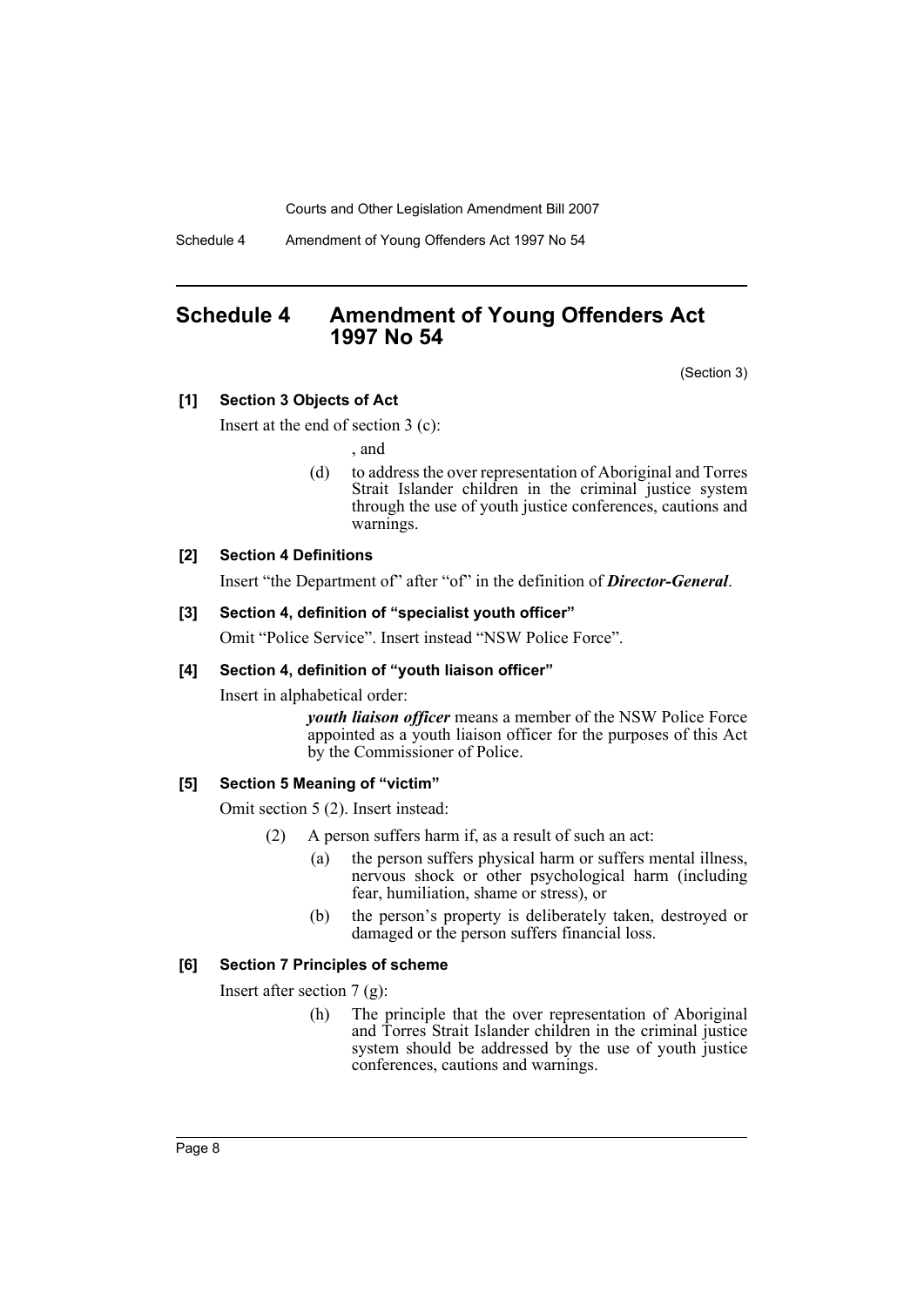Amendment of Young Offenders Act 1997 No 54 Schedule 4

#### **[7] Section 7A**

Insert after section 7:

#### **7A Persons in relation to whom Act applies**

- (1) This Act applies in relation to a person who:
	- (a) is or was a child when an offence covered by this Act is or was committed or alleged to have been committed, and
	- (b) is under the age of 21 years when being dealt with under this Act.
- (2) Subject to subsection (3), if a person in relation to whom this Act applies is no longer a child when he or she is being dealt with under this Act, a reference to a child in another provision of this Act concerning how a child is to be, or may be, dealt with is to be read as including, where appropriate, a reference to an individual who is of or under the person's age.
- (3) The following provisions of this Act do not apply to a person in relation to whom this Act applies if the person is no longer a child:
	- (a) section 10 (which relates to who is to be present with a child when he or she makes admissions for the purposes of this Act),
	- (b) section 22 (2) (which relates to who is to be present with a child when an explanation concerning a caution is given),
	- (c) section 29 (3) (which relates to who is to be present with a child when a caution is given),
	- (d) section 39 (2) (which relates to who is to be present with a child when an explanation concerning a conference is given),
	- (e) any other provision that requires the presence or consent of, or consultation with, a person responsible for a child,
	- (f) any provision (or any provision belonging to a class of provisions) prescribed by the regulations.

#### **[8] Section 9 Procedures under scheme**

Insert after section 9 (2A):

(2B) In determining whether a child should be dealt with under Part 3 or 4 or referred to a specialist youth officer under Part 5, an investigating official is (if the official considers it practicable) to make that determination within the period of 14 days after the official becomes aware of the offence or alleged offence.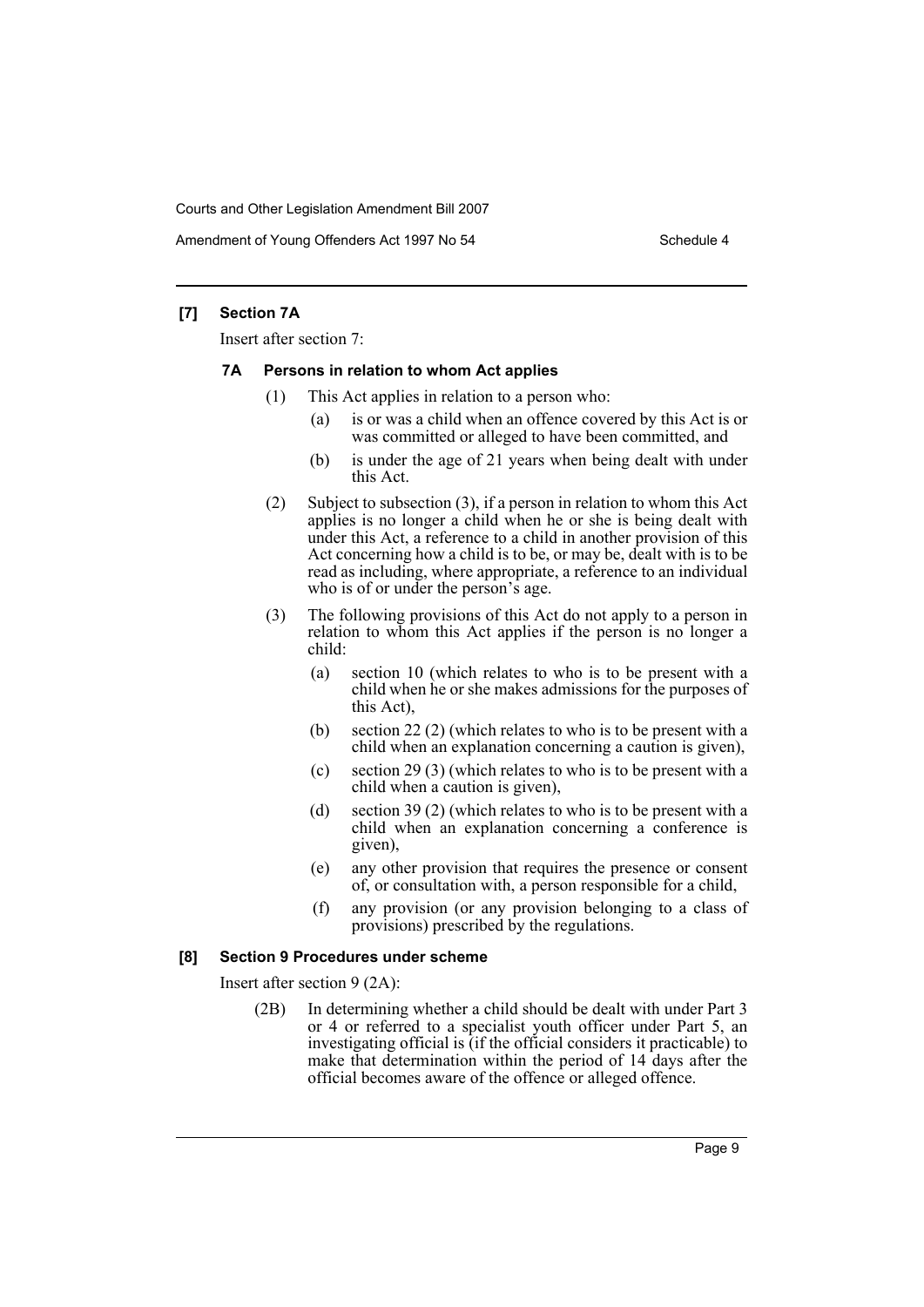- (2C) A failure of an investigating official to comply with subsection (2B):
	- (a) does not prevent action being taken under this Act, or
	- (b) invalidate any action taken under this Act.

#### **[9] Section 10 Admission of offences**

Omit "16 years" from section 10 (c). Insert instead "14 years".

#### **[10] Section 16A**

Insert after section 16:

#### **16A Parents of child may be notified of warning**

- (1) An investigating official who gives a warning to a child, or a youth liaison officer, may notify the parents of the child (whether in writing, verbally or in person) that a warning has been given to the child in respect of an offence committed by the child.
- (2) However, an investigating official or youth liaison officer may not notify a parent of a child under subsection (1) if the official or officer is of the opinion that the disclosure of the giving of the warning would pose an unacceptable risk to the safety, welfare or well-being of the child.

#### **[11] Section 17 Records of warnings**

Insert after section 17 (2):

(3) Despite anything to the contrary in the *State Records Act 1998* or any other law, the Commissioner of Police is to ensure that any record made under this section of a warning is destroyed or expunged (as the case requires) as soon as is reasonably practicable after the person to whom the record relates reaches the age of 21 years.

**Note.** The Commissioner of Police may delegate this function. See section 31 of the *Police Act 1990*.

#### **[12] Section 24A**

Insert after section 24:

#### **24A Written statements from victims**

- (1) Before a caution is given to a child, the person arranging for the caution to be given may:
	- (a) seek a written statement from any victim of the offence concerned that describes the harm occasioned to the victim by the offence, and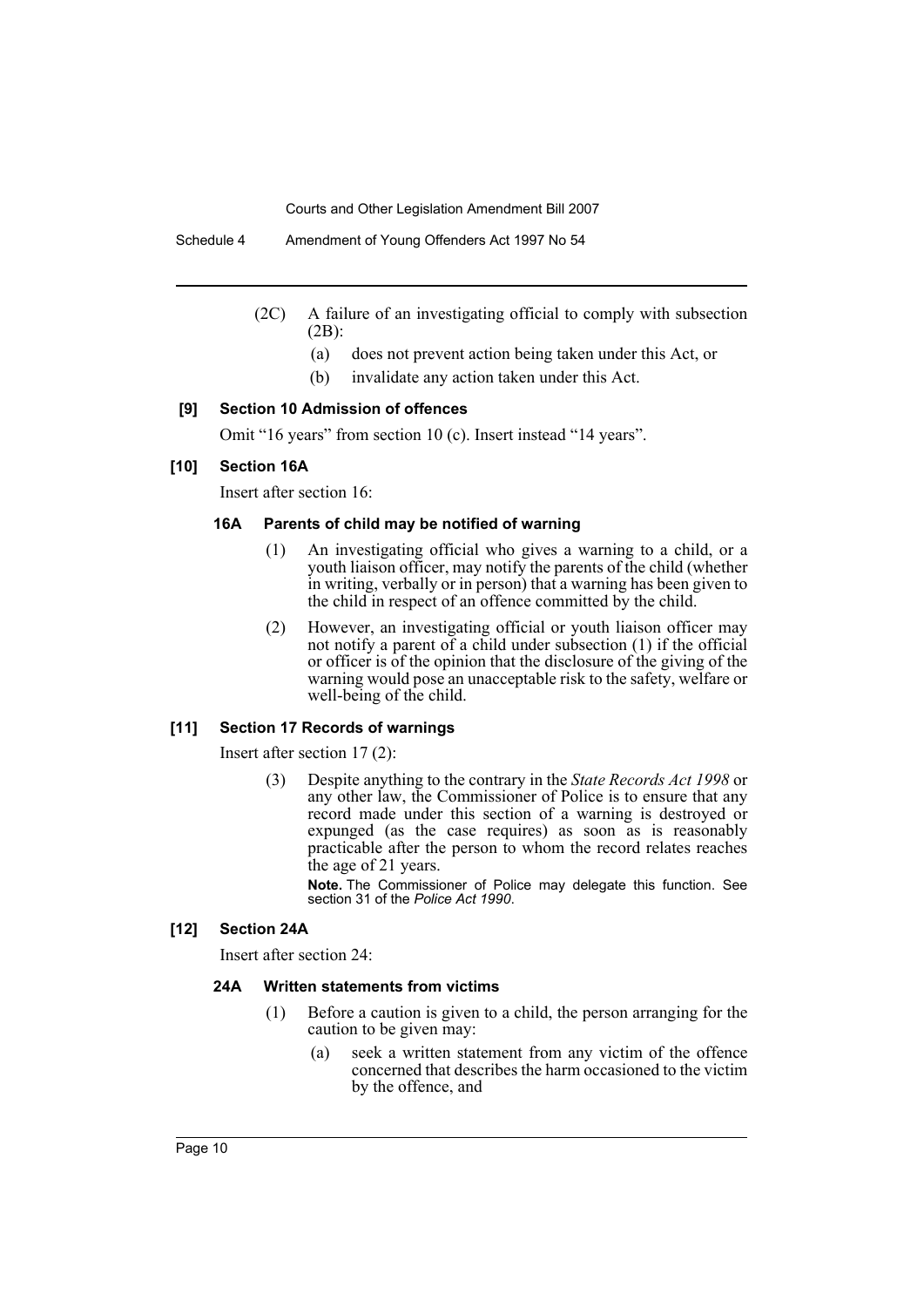Amendment of Young Offenders Act 1997 No 54 Schedule 4

- (b) give guidance to any such victim as to the kind of matters that are appropriate for inclusion in the statement, and
- (c) provide any such statement received by the person to the person giving the caution to the child.
- (2) The regulations may make provision for or with respect to the content and form of written statements under subsection (1).

#### **[13] Section 28 Persons who may accompany child**

Insert after section 28 (j):

(k) if the child and (if present) a person of the kind referred to in paragraph  $(b)$ – $(d)$  who is an adult consent, one student or probationary police officer for the purpose of training the officer.

#### **[14] Section 29 Giving of cautions**

Insert after section 29 (2):

- (2A) A person proposing to give a caution to a child may defer giving the caution:
	- (a) if a person responsible for the child or the adult chosen by the child is not present—until a person responsible for the child or an adult chosen by the child is present, or
	- (b) if it appears to the person that the child is so affected by alcohol or another drug (or a combination of drugs) that the child's capacity to understand the purpose, nature or effect of the caution is impaired—until the person considers that the child has regained that capacity.
- (2B) A person who gives a caution to a child may, if the person considers it appropriate, read out some or all of a written statement from a victim that is provided to the person under section 24A when giving the caution.

#### **[15] Section 31 Cautions by courts**

Insert after section 31 (1):

- (1A) If a court gives a caution under this section, the court must dismiss the proceedings for the offence in respect of which the caution is given.
- (1B) A court giving a caution may:
	- (a) allow any victim of the offence concerned to prepare a written statement that describes the harm occasioned to the victim by the offence, and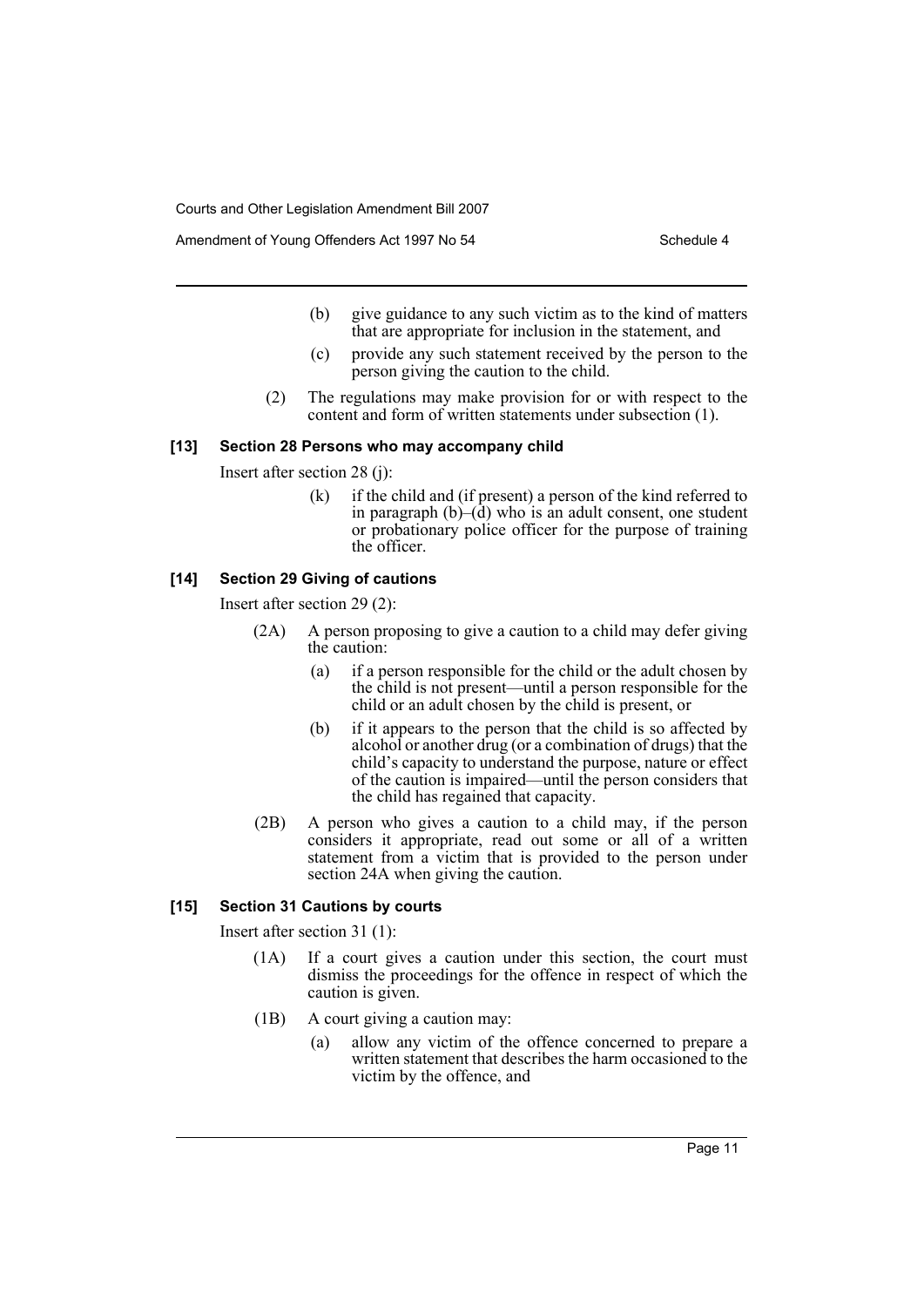- (b) if it considers it appropriate to do so, may permit all or part of the statement to be read to the child when giving the caution.
- (1C) The regulations may make provision for or with respect to the content and form of written statements under subsection (1B).

#### **[16] Section 33A**

Insert after section 33:

#### **33A Destruction of finger prints, palm prints and photographs**

(1) If a child is given a caution under this Part, the Commissioner of Police is to ensure that any finger prints or palm prints obtained from, or photographs taken of, the child in connection with the offence for which the caution is given (and any copies of them) are destroyed.

**Note.** The Commissioner of Police may delegate this function. See section 31 of the *Police Act 1990*.

(2) This section applies despite anything to the contrary in the *State Records Act 1998* or any other law.

#### **[17] Section 42 Appointment of conference convenor**

Omit "On referral of a matter for a conference under this Part," from section 42 (1).

Insert instead "If a conference administrator is satisfied that a matter has been referred for a conference under this Part,".

#### **[18] Section 43**

Omit the section. Insert instead:

#### **43 Time limit for holding conferences**

A conference should be held not later than 28 days after the referral for the conference is received by the conference administrator and not less than 10 days after notice is given to a child under section 45, unless the administrator reasonably considers that it is not practicable to do so.

#### **[19] Section 45 Preparation for conferences**

Insert "or conference administrator" after "conference convenor" where firstly occurring in section 45 (3).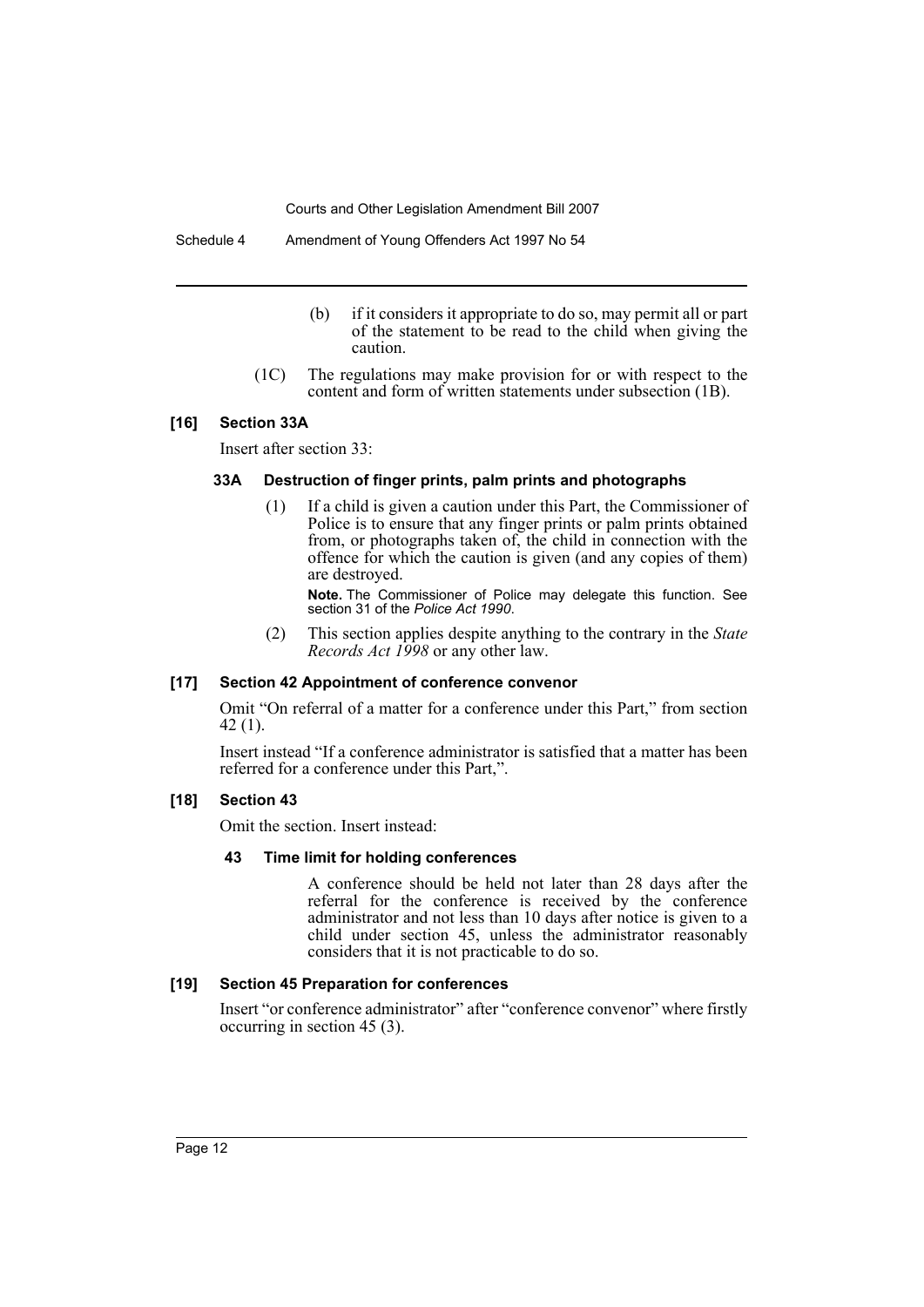Amendment of Young Offenders Act 1997 No 54 Schedule 4

#### **[20] Section 47 Participants in conferences**

Insert after section 47 (1) (j):

(k) if the conference convenor, child, any victim and (if present) a person responsible for the child all consent, one police officer for the purpose of training the officer.

#### **[21] Section 47 (2) (e)**

Omit the paragraph. Insert instead:

(e) if the child is subject to the supervision of the Department of Juvenile Justice pursuant to an order made under section 33 of the *Children (Criminal Proceedings) Act 1987*, the child's supervising officer,

#### **[22] Section 57 Additional provisions relating to completion and non-completion of outcome plans**

Insert "under this subsection" after "dismiss" in section 57 (2).

#### **[23] Section 62A**

Insert after section 62:

#### **62A Delegation of Director-General's functions**

The Director-General may delegate the exercise of any function of the Director-General under this Act or the regulations (other than this power of delegation) to any of the following persons:

- (a) a Deputy Director-General of the Department of Juvenile Justice,
- (b) any other person (or person belonging to a class of persons) prescribed by the regulations.

#### **[24] Section 66 Disclosure of records**

Insert after section 66 (2) (c):

- (d) records of, or relating to, warnings under this Act may be divulged to a youth liaison officer for the purpose of taking action under section 16A,
- (e) records of, or relating to, cautions and conferences under this Act may (subject to any regulations made for the purposes of subsection (3)) be divulged to an authorised officer of the Department of Juvenile Justice.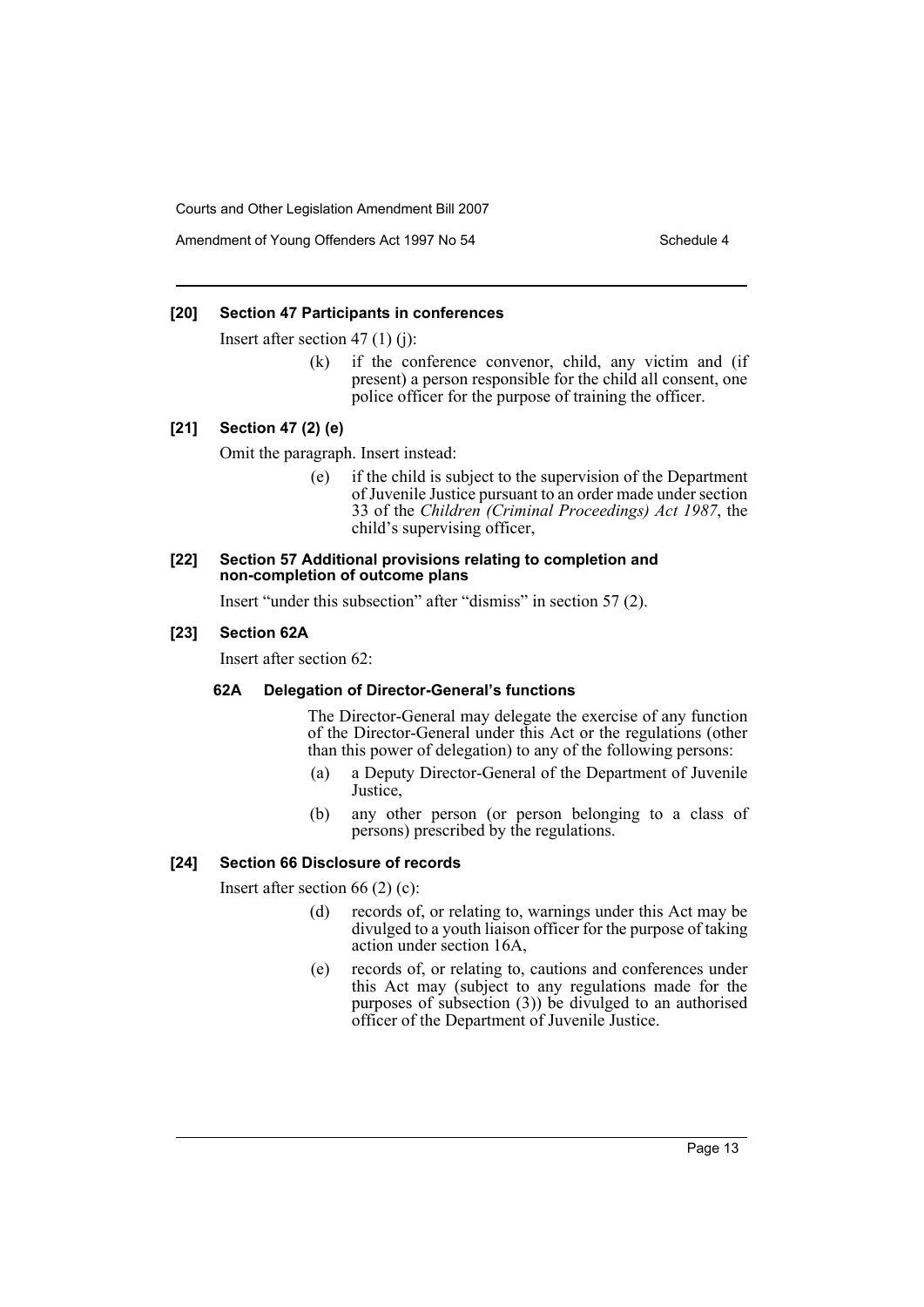Schedule 4 Amendment of Young Offenders Act 1997 No 54

#### **[25] Section 66 (3) and (4)**

Insert after section 66 (2):

- The regulations may make for provision for or with respect to the divulging of records in the circumstance referred to in subsection  $(2)$  (e).
- (4) In this section: *authorised officer of the Department of Juvenile Justice* means any of the following officers of the Department:
	- (a) the Director-General,
	- (b) a Deputy Director-General,
	- (c) a juvenile justice officer,
	- (d) such other member of staff (or member of staff belonging to a class of members of staff) of the Department as may be prescribed by the regulations.

#### **[26] Section 68 Interventions not to be disclosed as criminal history**

Insert at the end of section 68 (2) (c):

, or

(d) an application by a person for employment in child-related employment within the meaning of Part 7 of the *Commission for Children and Young People Act 1998*.

#### **[27] Section 70 Youth Justice Advisory Committee**

Omit the section.

#### **[28] Schedule 1 Conference convenors**

Omit "Part 2 of the *Public Sector Management Act 1988*" from clause 4 (1). Insert instead "Chapter 2 of the *Public Sector Employment and Management Act 2002*".

#### **[29] Schedule 3 Savings and transitional provisions**

Insert before clause 1:

# **Part 1 General**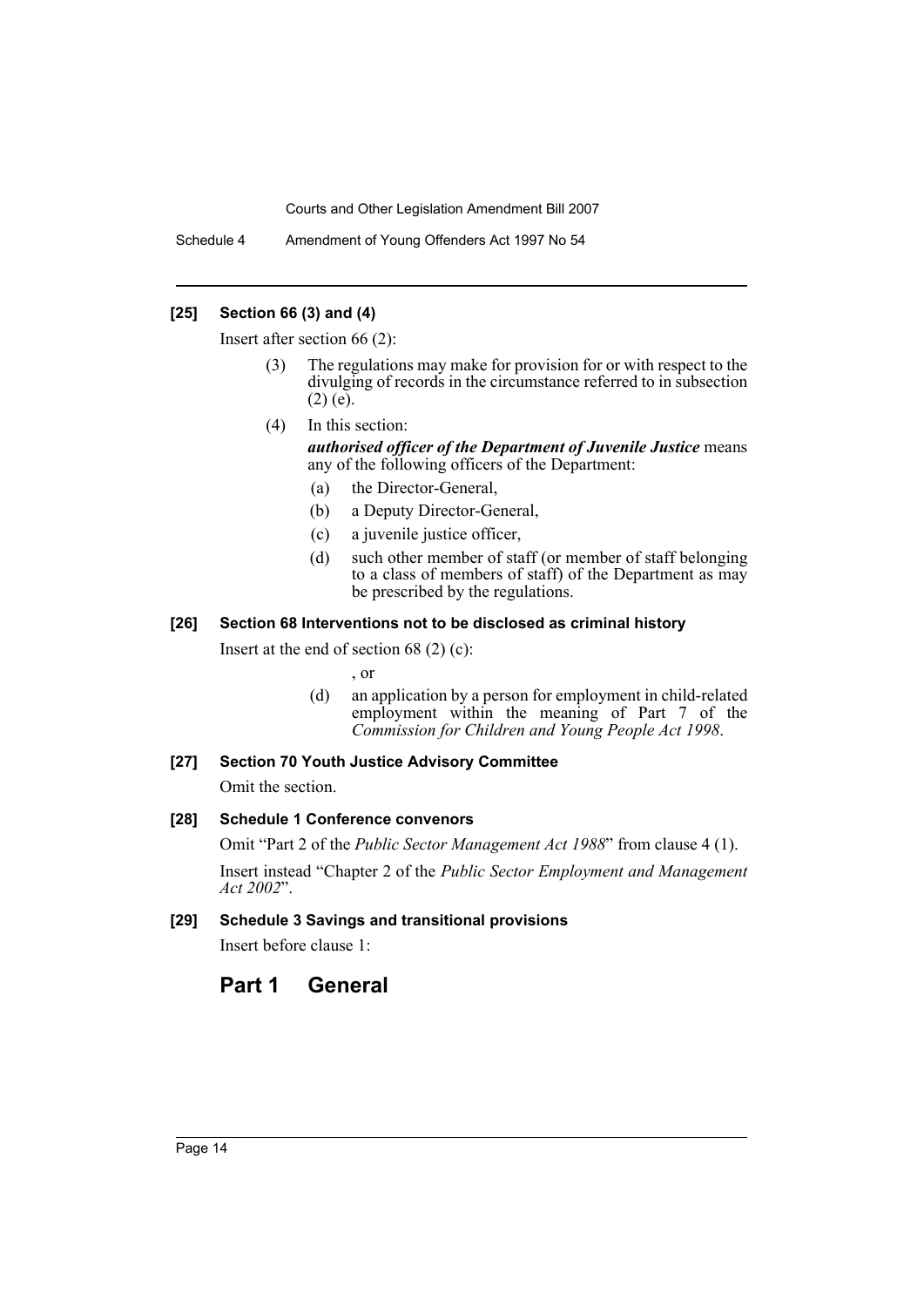Amendment of Young Offenders Act 1997 No 54 Schedule 4

#### **[30] Schedule 3, clause 1**

Insert at the end of clause 1 (1):

*Courts and Other Legislation Amendment Act 2007*, to the extent that it amends this Act and the Regulations set out in Schedule 5 to the 2007 Act

#### **[31] Schedule 3, Part 2, heading**

Insert after clause 1:

## **Part 2 Provisions consequent on enactment of this Act**

#### **[32] Schedule 3, Part 3**

Insert after clause 3:

## **Part 3 Provisions consequent on enactment of Courts and Other Legislation Amendment Act 2007**

#### **4 Definition**

In this Part:

*amending Act* means the *Courts and Other Legislation Amendment Act 2007*.

#### **5 Application of amendments**

- (1) Any amendment made to this Act by the amending Act relating to the conduct of youth justice conferences or the giving of cautions extends to any child:
	- (a) who committed or is alleged to have committed an offence covered by this Act before the commencement of the amendment, and
	- (b) in respect of whom it has been decided (whether before or after the commencement of the amendment) that the child should be dealt with under this Act by means of a youth justice conference or caution, but that conference or caution has not yet been conducted or given.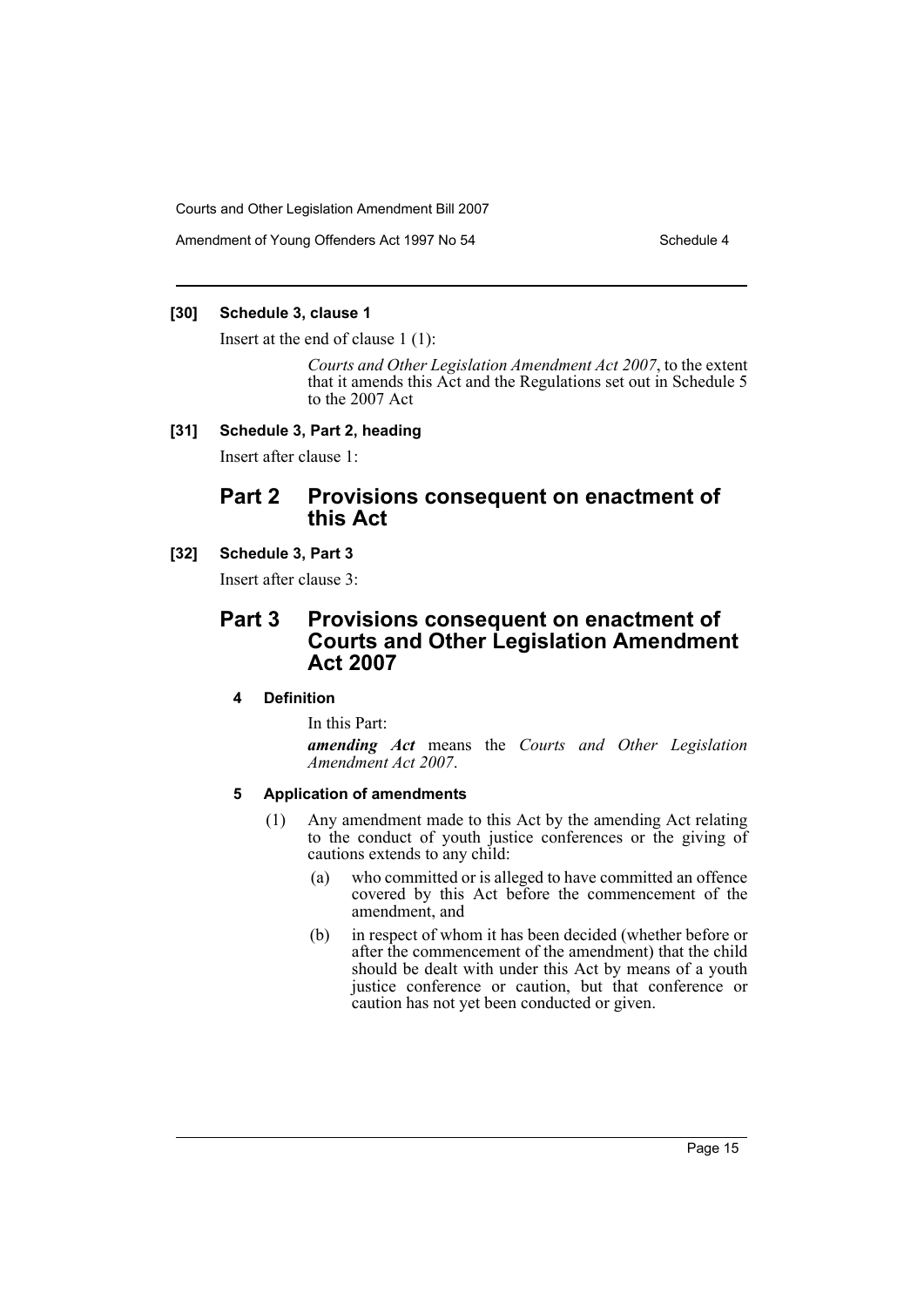- (2) Section 7A (as inserted by the amending Act) and, accordingly, this Act extends in relation to any person:
	- (a) who committed or is alleged to have committed an offence covered by this Act before the commencement of that section, and
	- (b) was a child when the offence was committed or was alleged to have been committed, and
	- (c) who has not been previously dealt with under this Act in respect of the offence or alleged offence, and
	- (d) who is under the age of 21 years.
- (3) The amendment made to section 10 by the amending Act applies to admissions made on or after the commencement of the amendment.

#### **6 Abolition of Youth Justice Advisory Committee**

- (1) The Youth Justice Advisory Committee established by section 70 of this Act is abolished on the day on which that section is repealed by the amending Act (the *abolition day*).
- (2) A person who, immediately before the abolition day, held office as a member of the Youth Justice Advisory Committee:
	- (a) ceases to hold office on that day, and
	- (b) is not entitled to be paid any remuneration or compensation because of ceasing to hold that office.
- (3) Nothing in the clause prevents the Minister from convening one or more committees (including committees constituted with former members of the Youth Justice Advisory Committee) to advise the Minister in relation to matters arising under this Act.